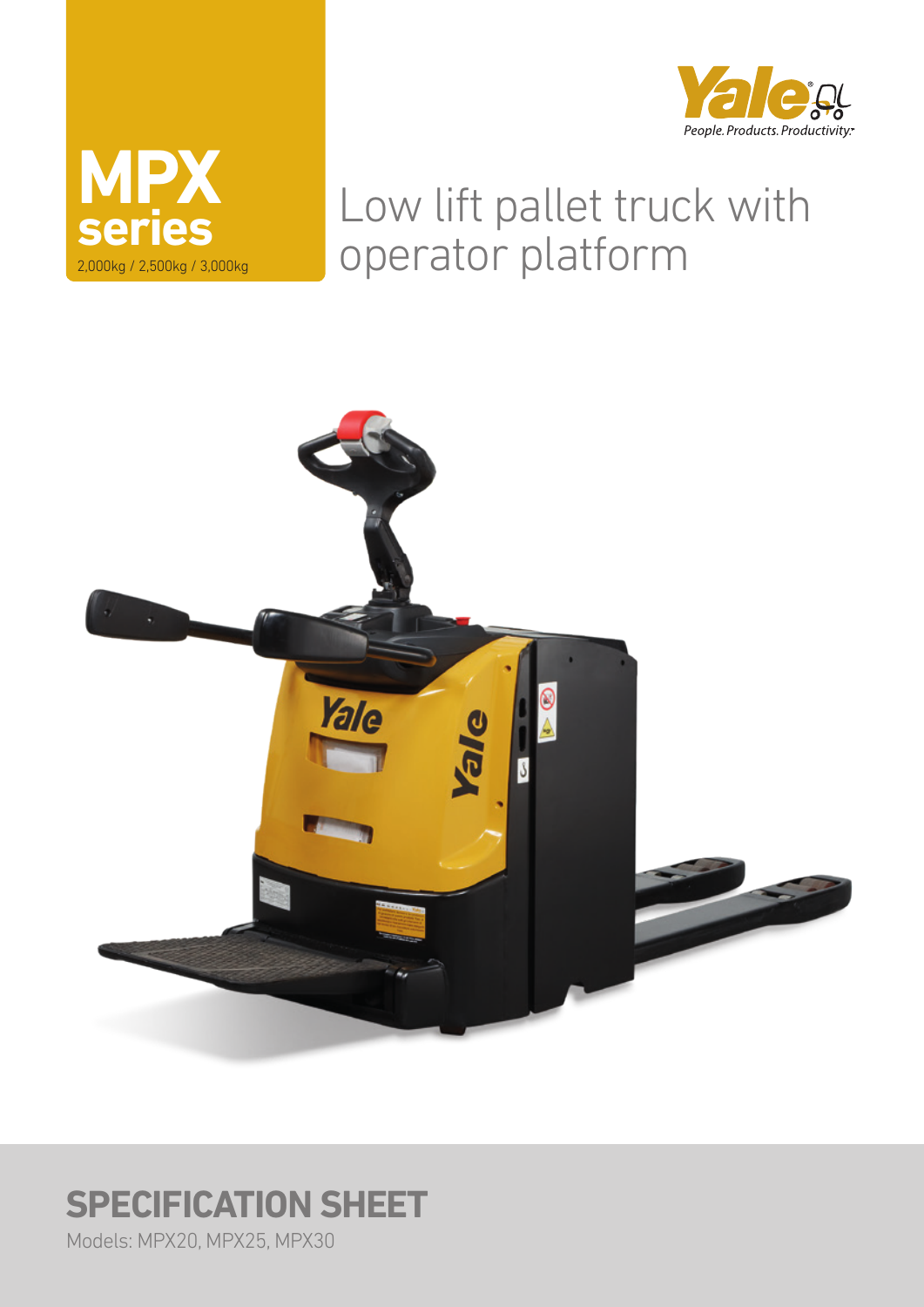|                     |            | <b>VDI 2198 General Specifications</b>                                                                                                                                                                                                     |                            |                                                                                                         |                                                                                                                                      |                                         |  |  |  |  |
|---------------------|------------|--------------------------------------------------------------------------------------------------------------------------------------------------------------------------------------------------------------------------------------------|----------------------------|---------------------------------------------------------------------------------------------------------|--------------------------------------------------------------------------------------------------------------------------------------|-----------------------------------------|--|--|--|--|
|                     | 1.1<br>1.2 | Manufacturer (abbreviation)<br>Manufacturer's type designation                                                                                                                                                                             |                            | Yale<br><b>MP20X</b>                                                                                    | Yale<br><b>MP20X</b>                                                                                                                 | Yale<br><b>MP20X</b>                    |  |  |  |  |
| Distinguishing mark |            |                                                                                                                                                                                                                                            |                            |                                                                                                         | <b>Platform with side</b><br>protection                                                                                              | <b>Platform with rear</b><br>protection |  |  |  |  |
|                     | 1.3        | Drive: electric (battery or mains), diesel, petrol, fuel gas                                                                                                                                                                               |                            | Electric (battery)                                                                                      | Electric (battery)                                                                                                                   | Electric (battery)                      |  |  |  |  |
|                     | 1.4        | Operator type: hand, pedestrian, standing, seated, order-picker                                                                                                                                                                            |                            | Pedestrian / Stand-on                                                                                   | Stand-on                                                                                                                             | Stand-on                                |  |  |  |  |
|                     | 1.5        | Rated capacity/Rated load                                                                                                                                                                                                                  | Q(t)                       | 2.0                                                                                                     | 2.0                                                                                                                                  | 2.0                                     |  |  |  |  |
|                     | 1.6        | Load centre distance                                                                                                                                                                                                                       | $c$ (mm)                   | 600                                                                                                     | 600                                                                                                                                  | 600                                     |  |  |  |  |
|                     | 1.8        | Load distance, centre of drive axle to fork <sup>(5)</sup>                                                                                                                                                                                 | $x$ (mm)                   | 1005                                                                                                    | 1005                                                                                                                                 | 1005                                    |  |  |  |  |
|                     | 1.9        | Wheelbase (4) (5)                                                                                                                                                                                                                          | $y$ (mm)                   | 1516                                                                                                    | 1516                                                                                                                                 | 1516                                    |  |  |  |  |
|                     | 2.1        | Service weight <sup>(2)(4)</sup>                                                                                                                                                                                                           | kg                         | 678                                                                                                     | 822                                                                                                                                  | 822                                     |  |  |  |  |
| Weights             | 2.2        | Axle loading, laden front/rear <sup>(4)</sup>                                                                                                                                                                                              | kg                         |                                                                                                         |                                                                                                                                      |                                         |  |  |  |  |
|                     | 2.3        | Axle loading, unladen front/rear <sup>(4)</sup>                                                                                                                                                                                            | kg                         |                                                                                                         |                                                                                                                                      |                                         |  |  |  |  |
|                     | 3.1        | Tyres: polyurethane, topthane, NDIIThane, front/rear                                                                                                                                                                                       |                            | NDIIThane / NDIIThane NDIIThane / NDIIThane NDIIThane / NDIIThane                                       |                                                                                                                                      |                                         |  |  |  |  |
|                     | 3.2        | Tyre size, front                                                                                                                                                                                                                           | $\varnothing$ (mm x mm)    | 254 x 90 (6)                                                                                            | 85 x 94                                                                                                                              | 85 x 94                                 |  |  |  |  |
|                     | 3.3        | Tyre size, rear                                                                                                                                                                                                                            | ø (mm x mm)                | 85 x 94 (6)                                                                                             | 254 x 90                                                                                                                             | 254 x 90                                |  |  |  |  |
| Tyres/chassis       | 3.4        | Additional wheels (dimensions)                                                                                                                                                                                                             | $\varphi$ (mm x mm)        | $125 \times 50$                                                                                         | $125 \times 50$                                                                                                                      | 125 x 50                                |  |  |  |  |
|                     | 3.5        | Wheels, number front/rear $(x =$ driven wheels)                                                                                                                                                                                            |                            | $1x+2/4$ <sup>(6)</sup>                                                                                 | $4/1x+2$                                                                                                                             | $4/1x+2$                                |  |  |  |  |
|                     | 3.6        | Tread, front                                                                                                                                                                                                                               | $b_{10}$ (mm)              | 504 (6)                                                                                                 | 382                                                                                                                                  | 382                                     |  |  |  |  |
|                     | 3.7        | Tread, rear                                                                                                                                                                                                                                | $b_{11}$ (mm)              | 382 (6)                                                                                                 | 504                                                                                                                                  | 504                                     |  |  |  |  |
|                     |            |                                                                                                                                                                                                                                            |                            |                                                                                                         |                                                                                                                                      |                                         |  |  |  |  |
|                     | 4.4        | Lift                                                                                                                                                                                                                                       | $h_3$ (mm)                 | 120                                                                                                     | 120                                                                                                                                  | 120                                     |  |  |  |  |
|                     | 4.9        | Height drawbar in driving position min./max.                                                                                                                                                                                               | $h_{14}$ (mm)              | 1150 / 1383                                                                                             |                                                                                                                                      | $\overline{\phantom{a}}$                |  |  |  |  |
|                     |            | 4.15 Height, lowered <sup>(7)</sup>                                                                                                                                                                                                        | $h_{13}$ (mm)              | 85                                                                                                      | 85                                                                                                                                   | 85                                      |  |  |  |  |
|                     | 4.19       | Overall length (pedestrian) <sup>(4)</sup>                                                                                                                                                                                                 | $l_1$ (mm)                 | 1872                                                                                                    |                                                                                                                                      |                                         |  |  |  |  |
|                     | 4.19       | Overall length (stand-on) <sup>(4)</sup>                                                                                                                                                                                                   | $l_1$ (mm)                 | 2301                                                                                                    | 2378                                                                                                                                 | 2476                                    |  |  |  |  |
|                     |            | 4.20 Length to face of forks (pedestrian) <sup>(4)</sup>                                                                                                                                                                                   | $l_2$ (mm)                 | 692                                                                                                     |                                                                                                                                      |                                         |  |  |  |  |
|                     |            | 4.20 Length to face of forks (stand-on) (4)                                                                                                                                                                                                | $l_2$ (mm)                 | 1125                                                                                                    | 1198                                                                                                                                 | 1296                                    |  |  |  |  |
|                     | 4.21       | Overall width                                                                                                                                                                                                                              | $b_1 / b_2$ (mm)           | 750                                                                                                     | 750                                                                                                                                  | 750                                     |  |  |  |  |
|                     |            | 4.22 Fork dimensions                                                                                                                                                                                                                       | $s/e/l$ (mm)               | 170 / 55 / 1180                                                                                         | 170 / 55 / 1180                                                                                                                      | 170 / 55 / 1180                         |  |  |  |  |
| <b>Dimensions</b>   |            | 4.25 Distance between fork-arms                                                                                                                                                                                                            | $b_5$ (mm)                 | 552                                                                                                     | 552                                                                                                                                  | 552                                     |  |  |  |  |
|                     |            | 4.32 Ground clearance, centre of wheelbase                                                                                                                                                                                                 | $m2$ (mm)                  | 30                                                                                                      | 30                                                                                                                                   | 30                                      |  |  |  |  |
|                     |            | 4.33 Load dimension $b12 \times b$ crossways                                                                                                                                                                                               | $b12 \times 16$ (mm)       | 800 x 1200                                                                                              | 800 x 1200                                                                                                                           | 800 x 1200                              |  |  |  |  |
|                     |            | 4.34.1 Aisle width for pallets 1000mm x 1200mm crossways (pedestrian) (4) (5)                                                                                                                                                              | $A_{st}$ (mm)              | 2523                                                                                                    |                                                                                                                                      |                                         |  |  |  |  |
|                     |            | 4.34.1 Aisle width for pallets 1000mm x 1200mm crossways (stand-on) (4) (5)                                                                                                                                                                | A <sub>st</sub> (mm)       | 2934                                                                                                    | 3005                                                                                                                                 | 3101                                    |  |  |  |  |
|                     |            | 4.34.2 Aisle width for pallets 800mm x 1200mm lengthwise (pedestrian) (4) (5)                                                                                                                                                              | $A_{st}$ (mm)              | 2368                                                                                                    | $\overline{\phantom{a}}$                                                                                                             | $\overline{\phantom{a}}$                |  |  |  |  |
|                     |            | 4.34.2 Aisle width for pallets 800mm x 1200mm lengthwise (stand-on) (4) (5)                                                                                                                                                                | $A_{st}$ (mm)              | 2779                                                                                                    | 2849                                                                                                                                 | 2946                                    |  |  |  |  |
|                     |            | 4.35 Turning radius (pedestrian) (4) (5)                                                                                                                                                                                                   | $W_a$ (mm)                 | 1723                                                                                                    | $\overline{\phantom{a}}$                                                                                                             |                                         |  |  |  |  |
|                     | 4.35       | Turning radius (stand-on) (4) (5)                                                                                                                                                                                                          | $W_a$ (mm)                 | 2134                                                                                                    | 2205                                                                                                                                 | 2301                                    |  |  |  |  |
|                     | 5.1        | Travel speed laden/unladen (pedestrian)                                                                                                                                                                                                    | km/h                       | $6/6$                                                                                                   | $\overline{\phantom{a}}$                                                                                                             | $\overline{a}$                          |  |  |  |  |
|                     | 5.1        | Travel speed laden/unladen (stand-on)                                                                                                                                                                                                      | km/h                       | 9.7/13                                                                                                  | 9.7/13                                                                                                                               | 9.7/13                                  |  |  |  |  |
|                     | 5.1.1      | Travel speed, laden/unladen, backwards (pedestrian)                                                                                                                                                                                        | km/h                       | $6/6$                                                                                                   | $\overline{\phantom{a}}$                                                                                                             | $\qquad \qquad -$                       |  |  |  |  |
| Performance data    | 5.1.1      | Travel speed, laden/unladen, backwards (stand-on)                                                                                                                                                                                          | km/h                       | 9.7/13                                                                                                  | 9.7/13                                                                                                                               | 9.7/13                                  |  |  |  |  |
|                     | 5.2        | Lift speed, laden/unladen                                                                                                                                                                                                                  | m/s                        | 0.05 / 0.06                                                                                             | 0.05 / 0.06                                                                                                                          | 0.05 / 0.06                             |  |  |  |  |
|                     | 5.3        | Lowering speed, laden/unladen                                                                                                                                                                                                              | m/s                        | 0.06 / 0.06                                                                                             | 0.06 / 0.06                                                                                                                          | 0.06 / 0.06                             |  |  |  |  |
|                     |            |                                                                                                                                                                                                                                            |                            |                                                                                                         |                                                                                                                                      | $\overline{\phantom{a}}$                |  |  |  |  |
|                     | 5.7        | Gradeability, laden/unladen <sup>(1)</sup>                                                                                                                                                                                                 | %                          | $\overline{\phantom{a}}$                                                                                | $\overline{\phantom{a}}$                                                                                                             |                                         |  |  |  |  |
|                     | 5.8        | Max. gradeability, laden/unladen <sup>(1)</sup>                                                                                                                                                                                            | %                          | 11.4 / 20                                                                                               | 11.4 / 20                                                                                                                            | 11.4 / 20                               |  |  |  |  |
|                     |            | 5.10 Service brake                                                                                                                                                                                                                         |                            | Electromagnetic                                                                                         | Electromagnetic                                                                                                                      | Electromagnetic                         |  |  |  |  |
|                     | 6.1        | Drive motor, S2 60 minute rating                                                                                                                                                                                                           | kW                         | 3                                                                                                       | 3                                                                                                                                    | 3                                       |  |  |  |  |
|                     | 6.2        | Lift motor, S3 15% rating $(3)$                                                                                                                                                                                                            | kW                         | 2.2                                                                                                     | 2.2                                                                                                                                  | 2.2                                     |  |  |  |  |
| Electric engine     | 6.3        | Battery according to DIN 43531/35/36 A,B,C, no                                                                                                                                                                                             |                            | B                                                                                                       | B                                                                                                                                    | B                                       |  |  |  |  |
|                     | 6.4        | Battery voltage/nominal capacity K5 <sup>(4)</sup>                                                                                                                                                                                         | (V)/(Ah)                   | 24 / 250 (4)                                                                                            | 24 / 375 (4)                                                                                                                         | 24 / 375 (4)                            |  |  |  |  |
|                     | 6.5        | Battery weight <sup>(2)(4)</sup>                                                                                                                                                                                                           | kg                         | 212                                                                                                     | 288                                                                                                                                  | 288                                     |  |  |  |  |
|                     | 6.6        | Energy consumption according to VDI cycle                                                                                                                                                                                                  | kWh/h at no. of cycles 0.6 |                                                                                                         | 0.6                                                                                                                                  | 0.6                                     |  |  |  |  |
|                     | 8.1        | Type of drive unit                                                                                                                                                                                                                         |                            | AC-Controller                                                                                           | AC-Controller                                                                                                                        | AC-Controller                           |  |  |  |  |
|                     |            | 10.7 Sound pressure level at the driver's seat                                                                                                                                                                                             | dB(A)                      | 63                                                                                                      | 63                                                                                                                                   | 63                                      |  |  |  |  |
|                     |            | (1) If truck climbs ramps frequently (within 1h),<br>(3) Value referred to S3 6%<br>consult your salesman<br><sup>(4)</sup> See "Batteries table"<br>(2) These values may vary of +/- 5%<br><sup>(5)</sup> With load section lifted: -85mm | front/rear are inverted    | <sup>(6)</sup> Pedestrian version. For Stand-on version,<br><sup>(7)</sup> Max h13 value shall be 87mm. | All values are nominal values and they are<br>subject to tolerances.<br>For further information, please contact the<br>manufacturer. |                                         |  |  |  |  |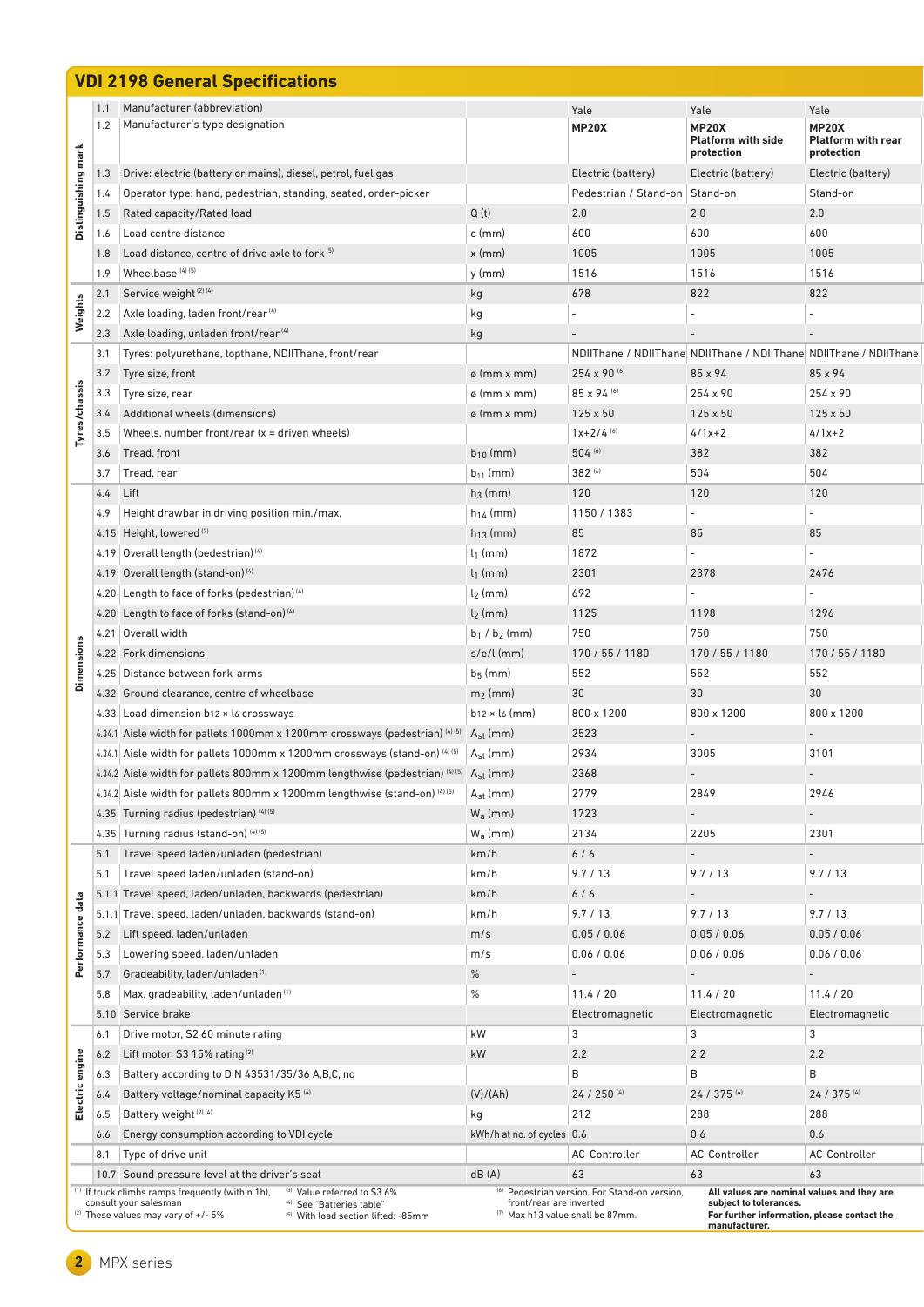| Yale<br><b>MP25X</b>    | Yale<br><b>MP25X</b><br><b>Platform with side</b><br>protection | Yale<br><b>MP25X</b><br><b>Platform with rear</b><br>protection | Yale<br><b>MP30X</b>     | Yale<br><b>MP30X</b><br><b>Platform with side</b><br>protection | Yale<br><b>MP30X</b><br><b>Platform with rear</b><br>protection | Distinguishing mark |
|-------------------------|-----------------------------------------------------------------|-----------------------------------------------------------------|--------------------------|-----------------------------------------------------------------|-----------------------------------------------------------------|---------------------|
| Electric (battery)      | Electric (battery)                                              | Electric (battery)                                              | Electric (battery)       | Electric (battery)                                              | Electric (battery)                                              |                     |
| Pedestrian / Stand-on   | Stand-on                                                        | Stand-on                                                        | Pedestrian / Stand-on    | Pedestrian / Stand-on                                           | Stand-on                                                        |                     |
| 2.5                     | 2.5                                                             | 2.5                                                             | 3.0                      | 3.0                                                             | 3.0                                                             |                     |
| 600                     | 600                                                             | 600                                                             | 600                      | 600                                                             | 600                                                             |                     |
| 1005                    | 1005                                                            | 1005                                                            | 1005                     | 1005                                                            | 1005                                                            |                     |
| 1516                    | 1516                                                            | 1516                                                            | 1516                     | 1516                                                            | 1516                                                            |                     |
| 678                     | 822                                                             | 822                                                             | 678                      | 822                                                             | 822                                                             |                     |
|                         | $\overline{\phantom{a}}$                                        | $\overline{a}$                                                  | $\overline{\phantom{0}}$ | $\overline{a}$                                                  | $\overline{\phantom{a}}$                                        | Weights             |
|                         | $\overline{\phantom{a}}$                                        | $\overline{\phantom{a}}$                                        | $\overline{\phantom{a}}$ | $\overline{\phantom{a}}$                                        | $\overline{\phantom{a}}$                                        |                     |
| NDIIThane / NDIIThane   | NDIIThane / NDIIThane                                           | NDIIThane / NDIIThane                                           | NDIIThane / NDIIThane    | NDIIThane / NDIIThane                                           | NDIIThane / NDIIThane                                           |                     |
| 254 x 90 (6)            | 85 x 94                                                         | 85 x 94                                                         | 254 x 90 (6)             | 254 x 90 (6)                                                    | 85 x 94                                                         |                     |
| 85 x 94 (6)             | 254 x 90                                                        | 254 x 90                                                        | $85 \times 94^{(6)}$     | 85 x 94 (6)                                                     | 254 x 90                                                        |                     |
| $125 \times 50$         | 125 x 50                                                        | 125 x 50                                                        | 125 x 50                 | $125 \times 50$                                                 | $125 \times 50$                                                 | Tyres/chassis       |
| $1x+2/4$ <sup>(6)</sup> | $4/1x+2$                                                        | $4/1x+2$                                                        | $1x+2/4$ <sup>(6)</sup>  | $1x+2/4^{(6)}$                                                  | $4/1x+2$                                                        |                     |
| 504 (6)                 | 382                                                             | 382                                                             | 504 (6)                  | 504 (6)                                                         | 382                                                             |                     |
| 382 (6)                 | 504                                                             | 504                                                             | 382 (6)                  | 382 (6)                                                         | 504                                                             |                     |
|                         |                                                                 |                                                                 |                          |                                                                 |                                                                 |                     |
| 120                     | 120                                                             | 120                                                             | 120                      | 120                                                             | 120                                                             |                     |
| 1150 / 1383             | $\mathcal{L}_{\mathcal{A}}$                                     | ÷.                                                              | 1150 / 1383              | $\blacksquare$                                                  | $\omega$                                                        |                     |
| 85                      | 85                                                              | 85                                                              | 85                       | 85                                                              | 85                                                              |                     |
| 1944                    | $\blacksquare$                                                  | ÷,                                                              | 1944                     | 1944                                                            | $\equiv$                                                        |                     |
| 2373                    | 2378                                                            | 2476                                                            | 2373                     | 2373                                                            | 2476                                                            |                     |
| 764                     | ÷,                                                              | $\overline{a}$                                                  | 764                      | 764                                                             | $\overline{\phantom{a}}$                                        |                     |
| 1125                    | 1198                                                            | 1296                                                            | 1125                     | 1125                                                            | 1296                                                            |                     |
| 750                     | 750                                                             | 750                                                             | 750                      | 750                                                             | 750                                                             |                     |
| 170 / 55 / 1180         | 170 / 55 / 1180                                                 | 170 / 55 / 1180                                                 | 170 / 55 / 1180          | 170 / 55 / 1180                                                 | 170 / 55 / 1180                                                 |                     |
| 552                     | 552                                                             | 552                                                             | 552                      | 552                                                             | 552                                                             | <b>Dimensions</b>   |
| 30                      | 30                                                              | 30                                                              | 30                       | 30                                                              | 30 <sup>°</sup>                                                 |                     |
| 800 x 1200              | 800 x 1200                                                      | 800 x 1200                                                      | 800 x 1200               | 800 x 1200                                                      | 800 x 1200                                                      |                     |
| 2595                    | $\overline{\phantom{a}}$                                        | $\overline{\phantom{a}}$                                        | 2595                     | 2595                                                            | $\overline{\phantom{a}}$                                        |                     |
| 3006                    | 3005                                                            | 3101                                                            | 3006                     | 3006                                                            | 3101                                                            |                     |
| 2440                    | $\overline{\phantom{a}}$                                        | $\overline{\phantom{a}}$                                        | 2440                     | 2440                                                            | $\sim$                                                          |                     |
| 2851                    | 2849                                                            | 2946                                                            | 2851                     | 2851                                                            | 2946                                                            |                     |
| 1795                    | $\sim$                                                          | $\sim 10^7$                                                     | 1795                     | 1795                                                            | $\omega_{\rm{max}}$                                             |                     |
| 2206                    | 2205                                                            | 2301                                                            | 2206                     | 2206                                                            | 2301                                                            |                     |
| $6/6$                   | $\sim$                                                          | $\sim$                                                          | $6/6$                    | $\sim$                                                          | $\omega_{\rm{eff}}$                                             |                     |
| 9.7/13                  | 9.7/13                                                          | 9.7/13                                                          | 9.1 / 13                 | 9.1 / 13                                                        | 9.1 / 13                                                        |                     |
| $6/6$                   | $\sim$                                                          | $\sim 10^{-1}$                                                  | $6/6$                    | $\sim$                                                          | $\sim 10^7$                                                     |                     |
| 9.7/13                  | 9.7/13                                                          | 9.7/13                                                          | 9.1 / 13                 | 9.1 / 13                                                        | 9.1 / 13                                                        |                     |
| 0.04 / 0.06             | 0.04 / 0.06                                                     | 0.04 / 0.06                                                     | 0.03 / 0.06              | 0.03 / 0.06                                                     | 0.03 / 0.06                                                     |                     |
| 0.06 / 0.06             | 0.06 / 0.06                                                     | 0.06 / 0.06                                                     | 0.06 / 0.06              | 0.06 / 0.06                                                     | 0.06 / 0.06                                                     | Performance data    |
|                         |                                                                 |                                                                 |                          |                                                                 |                                                                 |                     |
|                         | $\overline{\phantom{a}}$                                        | $\sim$<br>9.1 / 20                                              | $\sim$<br>7.4 / 20       | $\sim$<br>7.4 / 20                                              | $\sim$<br>7.4 / 20                                              |                     |
| 9.1 / 20                | 9.1 / 20                                                        |                                                                 |                          |                                                                 |                                                                 |                     |
| Electromagnetic         | Electromagnetic                                                 | Electromagnetic                                                 | Electromagnetic          | Electromagnetic                                                 | Electromagnetic                                                 |                     |
| 3                       | 3                                                               | 3                                                               | $\mathbf{3}$             | 3                                                               | 3                                                               |                     |
| $2.2\,$                 | $2.2\,$                                                         | 2.2                                                             | 2.2                      | 2.2                                                             | 2.2                                                             | Electric engine     |
| В                       | B                                                               | B                                                               | B                        | B                                                               | B                                                               |                     |
| 24 / 250 (4)            | 24 / 375 (4)                                                    | 24 / 375 (4)                                                    | 24 / 250 (4)             | 24 / 250 (4)                                                    | 24 / 375 (4)                                                    |                     |
| 288                     | 288                                                             | 288                                                             | 288                      | 288                                                             | 288                                                             |                     |
| 0.7                     | 0.7                                                             | 0.7                                                             | 0.8                      | 0.8                                                             | 0.8                                                             |                     |
| AC-Controller           | AC-Controller                                                   | AC-Controller                                                   | AC-Controller            | AC-Controller                                                   | AC-Controller                                                   |                     |
| 68                      | 68                                                              | 68                                                              | 68                       | 68                                                              | 68                                                              |                     |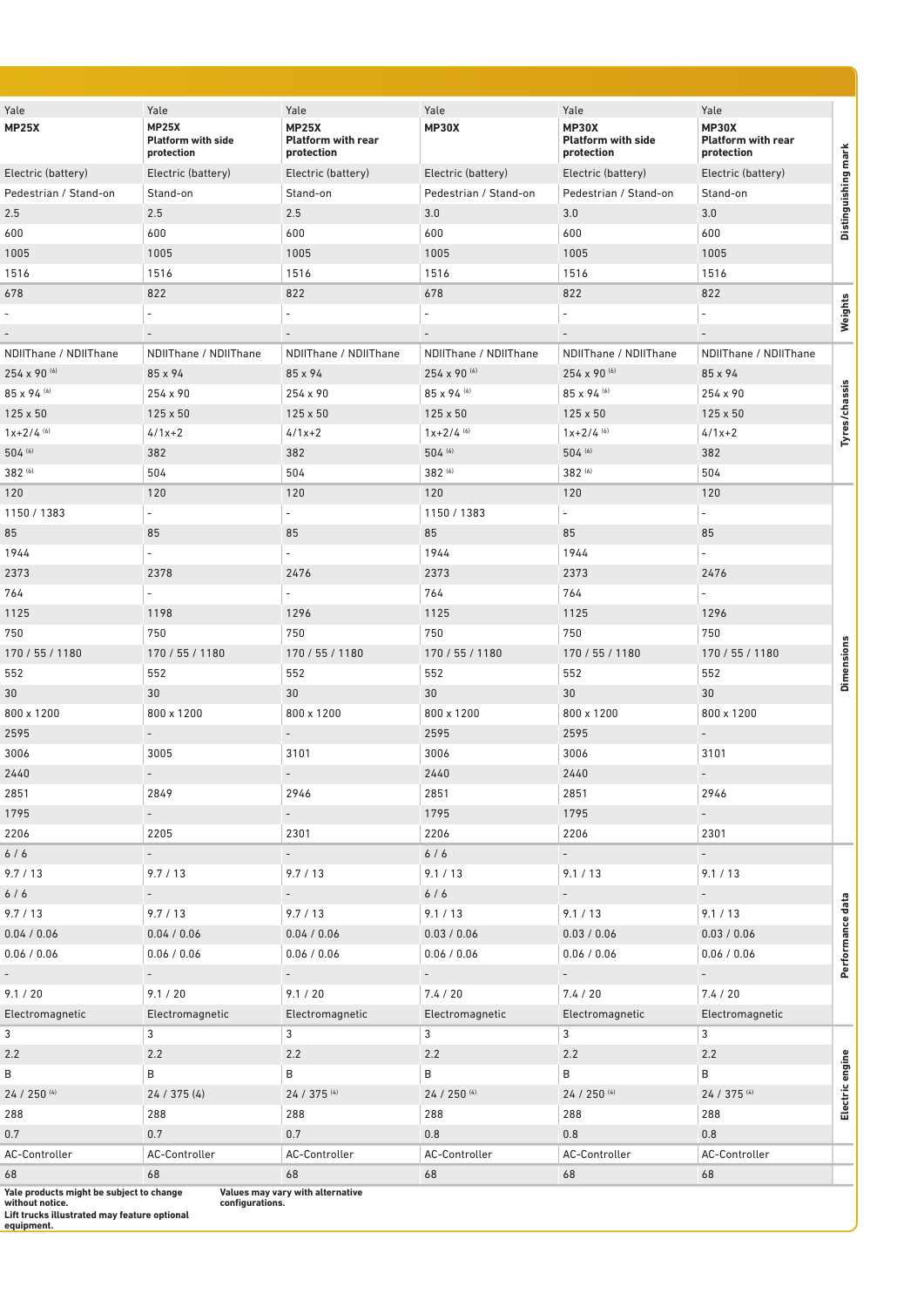# **MP20X - Battery compartment 200Ah**

| 1.2  | Manufacturer's type designation                                       |                 | <b>MP20X</b> | <b>MP20X - Platform with</b><br>side protection and<br><b>Scooter Control</b> | <b>MP20X - Platform with</b><br>rear protection and<br><b>Scooter Control</b> |
|------|-----------------------------------------------------------------------|-----------------|--------------|-------------------------------------------------------------------------------|-------------------------------------------------------------------------------|
| 1.9  | Wheelbase                                                             | $y$ (mm)        | 1382         |                                                                               |                                                                               |
| 2.1  | Service weight (1)                                                    | kg              |              |                                                                               |                                                                               |
| 2.2  | Axle loading, laden front/rear                                        | kg              |              |                                                                               | $\overline{\phantom{a}}$                                                      |
| 2.3  | Axle loading, unladen front/rear                                      | kg              |              |                                                                               |                                                                               |
| 4.19 | Overall length (pedestrian)                                           | $11$ (mm)       | 1810         |                                                                               |                                                                               |
| 4.19 | Overall length (stand-on)                                             | $11$ (mm)       | 2243         |                                                                               |                                                                               |
| 4.20 | Length to face of forks (pedestrian)                                  | l2 (mm)         | 630          |                                                                               | $\overline{\phantom{a}}$                                                      |
| 4.20 | Length to face of forks (stand-on)                                    | $l_2$ (mm) 1063 |              |                                                                               |                                                                               |
|      | 4.34.1 Aisle width for pallets 1000mm x 1200mm crossways (pedestrian) | Ast (mm) 2463   |              |                                                                               |                                                                               |
|      | 4.34.1 Aisle width for pallets 1000mm x 1200mm crossways (stand-on)   | Ast (mm) 2873   |              |                                                                               |                                                                               |
|      | 4.34.2 Aisle width for pallets 800mm x 1200mm lengthwise (pedestrian) | Ast (mm) 2308   |              |                                                                               | $\overline{\phantom{a}}$                                                      |
|      | 4.35.2 Aisle width for pallets 800mm x 1200mm lengthwise (stand-on)   | Ast (mm) 2718   |              |                                                                               |                                                                               |
| 4.35 | Turning radius (pedestrian)                                           | Wa (mm) 1663    |              |                                                                               |                                                                               |
| 4.35 | Turning radius (stand-on)                                             | Wa (mm) 2073    |              |                                                                               |                                                                               |
| 6.3  | Battery according to DIN 43531/35/36 A,B,C, no                        |                 | no           |                                                                               |                                                                               |
| 6.4  | Battery voltage/nominal capacity K5                                   | (V)/(Ah)        | 24/200       |                                                                               |                                                                               |
| 6.5  | Battery weight (1)                                                    | kg              | 185          |                                                                               | $\overline{\phantom{a}}$                                                      |
|      | Not available on side and rear protection models                      |                 |              |                                                                               |                                                                               |

# **MP20X - Battery compartment 250Ah**

| 1.2  | Manufacturer's type designation                                       |                     | <b>MP20X FBW</b>          | <b>MP20X FBW - Platform</b><br>with side protection<br>and Scooter Control | <b>MP20X FBW - Platform</b><br>with rear protection<br>and Scooter Control |
|------|-----------------------------------------------------------------------|---------------------|---------------------------|----------------------------------------------------------------------------|----------------------------------------------------------------------------|
| 1.9  | Wheelbase                                                             | $y$ (mm)            | 1444                      |                                                                            |                                                                            |
| 2.1  | Service weight (1)                                                    | kg                  |                           |                                                                            |                                                                            |
| 2.2  | Axle loading, laden front/rear                                        | kg                  |                           |                                                                            |                                                                            |
| 2.3  | Axle loading, unladen front/rear                                      | kg                  |                           |                                                                            |                                                                            |
| 4.19 | Overall length (pedestrian)                                           | $11$ (mm)           | 1872                      |                                                                            |                                                                            |
| 4.19 | Overall length (stand-on)                                             | $11$ (mm)           | 2305                      |                                                                            |                                                                            |
| 4.20 | Length to face of forks (pedestrian)                                  | $12 \, \text{(mm)}$ | 692                       |                                                                            | $\sim$                                                                     |
| 4.20 | Length to face of forks (stand-on)                                    | $l_2$ (mm)          | 1125                      |                                                                            |                                                                            |
|      | 4.34.1 Aisle width for pallets 1000mm x 1200mm crossways (pedestrian) | Ast (mm) 2524       |                           |                                                                            |                                                                            |
|      | 4.34.1 Aisle width for pallets 1000mm x 1200mm crossways (stand-on)   | Ast (mm) 2935       |                           |                                                                            |                                                                            |
|      | 4.34.2 Aisle width for pallets 800mm x 1200mm lengthwise (pedestrian) | Ast (mm) 2369       |                           |                                                                            |                                                                            |
|      | 4.35.2 Aisle width for pallets 800mm x 1200mm lengthwise (stand-on)   | Ast (mm) 2780       |                           |                                                                            |                                                                            |
| 4.35 | Turning radius (pedestrian)                                           | Wa (mm) 1724        |                           |                                                                            | $\overline{\phantom{a}}$                                                   |
| 4.35 | Turning radius (stand-on)                                             | Wa (mm) 2135        |                           |                                                                            |                                                                            |
| 6.3  | Battery according to DIN 43531/35/36 A,B,C, no                        |                     | B                         |                                                                            |                                                                            |
| 6.4  | Battery voltage/nominal capacity K5                                   | (V)/(Ah)            | $24 / 375$ <sup>(2)</sup> |                                                                            |                                                                            |
| 6.5  | Battery weight (1)                                                    | kq                  | 288                       |                                                                            | $\sim$                                                                     |
|      | Not available on side and rear protection models                      |                     |                           |                                                                            |                                                                            |

|      | <b>MP20X - Battery compartment 500Ah</b>                                              |                                                                                   |               |                                                                                                                    |                                                                            |                                                                            |  |  |  |
|------|---------------------------------------------------------------------------------------|-----------------------------------------------------------------------------------|---------------|--------------------------------------------------------------------------------------------------------------------|----------------------------------------------------------------------------|----------------------------------------------------------------------------|--|--|--|
| 1.2  | Manufacturer's type designation                                                       |                                                                                   |               | <b>MP20X FBW</b>                                                                                                   | <b>MP20X FBW - Platform</b><br>with side protection<br>and Scooter Control | <b>MP20X FBW - Platform</b><br>with rear protection<br>and Scooter Control |  |  |  |
| 1.9  | Wheelbase                                                                             |                                                                                   | $y$ (mm)      | 1588                                                                                                               | 1588                                                                       | 1588                                                                       |  |  |  |
| 2.1  | Service weight (1)                                                                    |                                                                                   | kg            |                                                                                                                    |                                                                            |                                                                            |  |  |  |
| 2.2  | Axle loading, laden front/rear                                                        |                                                                                   | kg            | $\overline{\phantom{0}}$                                                                                           |                                                                            | $\overline{\phantom{a}}$                                                   |  |  |  |
| 2.3  | Axle loading, unladen front/rear                                                      |                                                                                   | kg            | $\overline{\phantom{a}}$                                                                                           | $\overline{\phantom{a}}$                                                   | $\overline{\phantom{a}}$                                                   |  |  |  |
| 4.19 | Overall length (pedestrian)                                                           |                                                                                   | $11$ (mm)     | 2016                                                                                                               | $\overline{\phantom{a}}$                                                   | $\overline{\phantom{a}}$                                                   |  |  |  |
| 4.19 | Overall length (stand-on)                                                             |                                                                                   | $11$ (mm)     | 2449                                                                                                               | 2450                                                                       | 2548                                                                       |  |  |  |
| 4.20 | Length to face of forks (pedestrian)                                                  |                                                                                   | $l2$ (mm)     | 836                                                                                                                |                                                                            |                                                                            |  |  |  |
| 4.20 | Length to face of forks (stand-on)                                                    |                                                                                   | $l_2$ (mm)    | 1269                                                                                                               | 1270                                                                       | 1368                                                                       |  |  |  |
|      |                                                                                       | 4.34.1 Aisle width for pallets 1000mm x 1200mm crossways (pedestrian)             | Ast (mm) 2666 |                                                                                                                    |                                                                            |                                                                            |  |  |  |
|      |                                                                                       | 4.34.1 Aisle width for pallets 1000mm x 1200mm crossways (stand-on) Ast (mm) 3078 |               |                                                                                                                    | 3077                                                                       | 3173                                                                       |  |  |  |
|      | 4.34.2 Aisle width for pallets 800mm x 1200mm lengthwise (pedestrian)                 |                                                                                   | Ast (mm) 2511 |                                                                                                                    |                                                                            |                                                                            |  |  |  |
|      | 4.35.2 Aisle width for pallets 800mm x 1200mm lengthwise (stand-on)                   |                                                                                   | Ast (mm) 2923 |                                                                                                                    | 2922                                                                       | 3018                                                                       |  |  |  |
| 4.35 | Turning radius (pedestrian)                                                           |                                                                                   | Wa (mm) 1866  |                                                                                                                    |                                                                            |                                                                            |  |  |  |
| 4.35 | Turning radius (stand-on)                                                             |                                                                                   | Wa (mm) 2278  |                                                                                                                    | 2277                                                                       | 2373                                                                       |  |  |  |
| 6.3  | Battery according to DIN 43531/35/36 A,B,C, no                                        |                                                                                   |               | B                                                                                                                  | B                                                                          | B                                                                          |  |  |  |
| 6.4  | Battery voltage/nominal capacity K5                                                   |                                                                                   | (V)/(Ah)      | 24/500                                                                                                             | 24/500                                                                     | 24/500                                                                     |  |  |  |
| 6.5  | Battery weight (1)                                                                    |                                                                                   | kg            | 370                                                                                                                | 370                                                                        | 370                                                                        |  |  |  |
|      | $(1)$ These values may vary of $+/-5%$<br>$(2)$ Available battery 210/250Ah (212 kg); | (3) Stand-on version. For Pedestrian version.<br>front/rear are inverted.         |               | information, please contact the<br>manufacturer.                                                                   | equipment.                                                                 | Lift trucks illustrated may feature optional                               |  |  |  |
|      | 24V / 200Ah Li-Ion (211 kg)                                                           | All values are nominal values and they are<br>subject to tolerances. For further  |               | Yale products might be subject to change<br>Values may vary with alternative<br>without notice.<br>configurations. |                                                                            |                                                                            |  |  |  |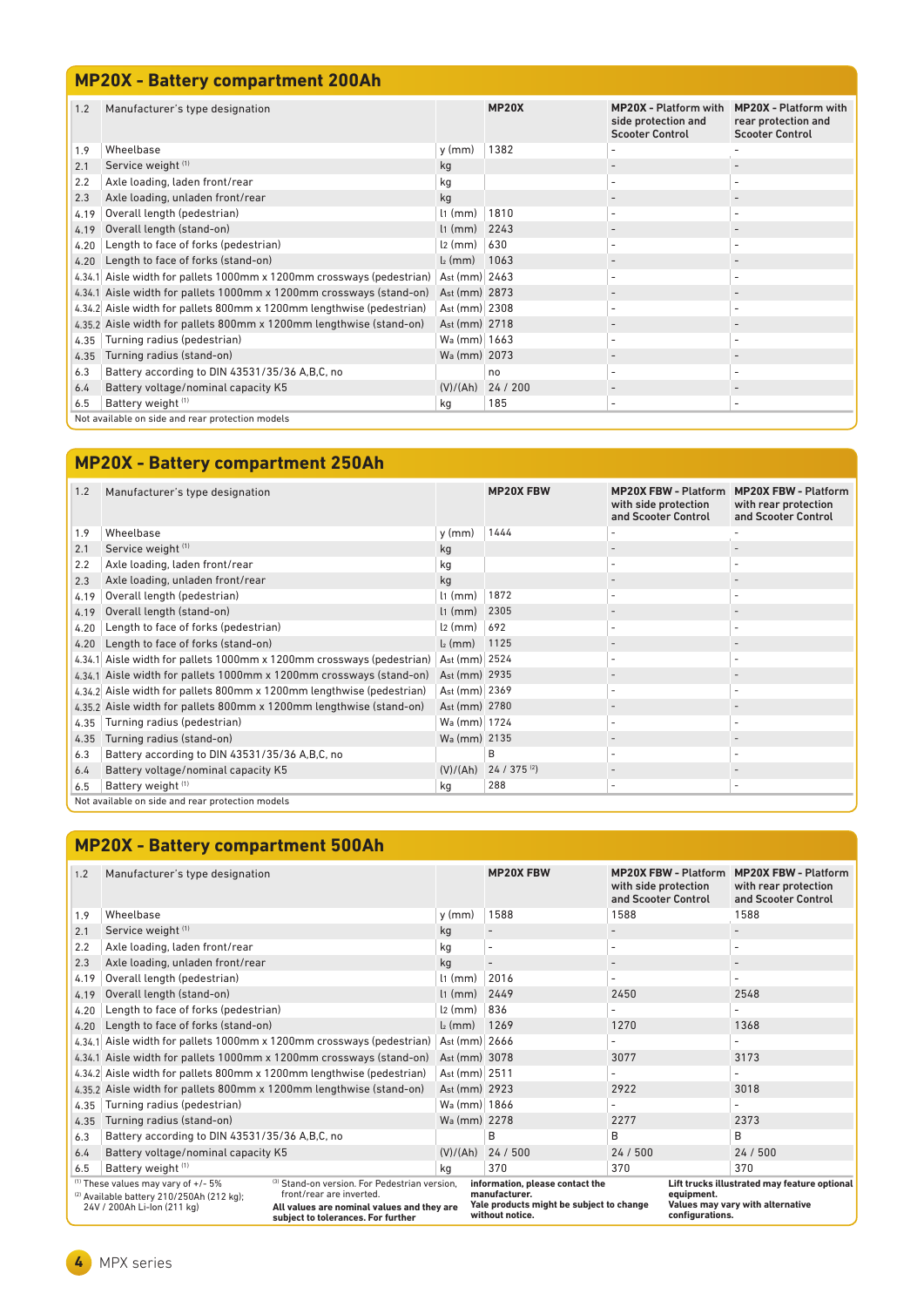

### **Truck Dimensions - Side protection**



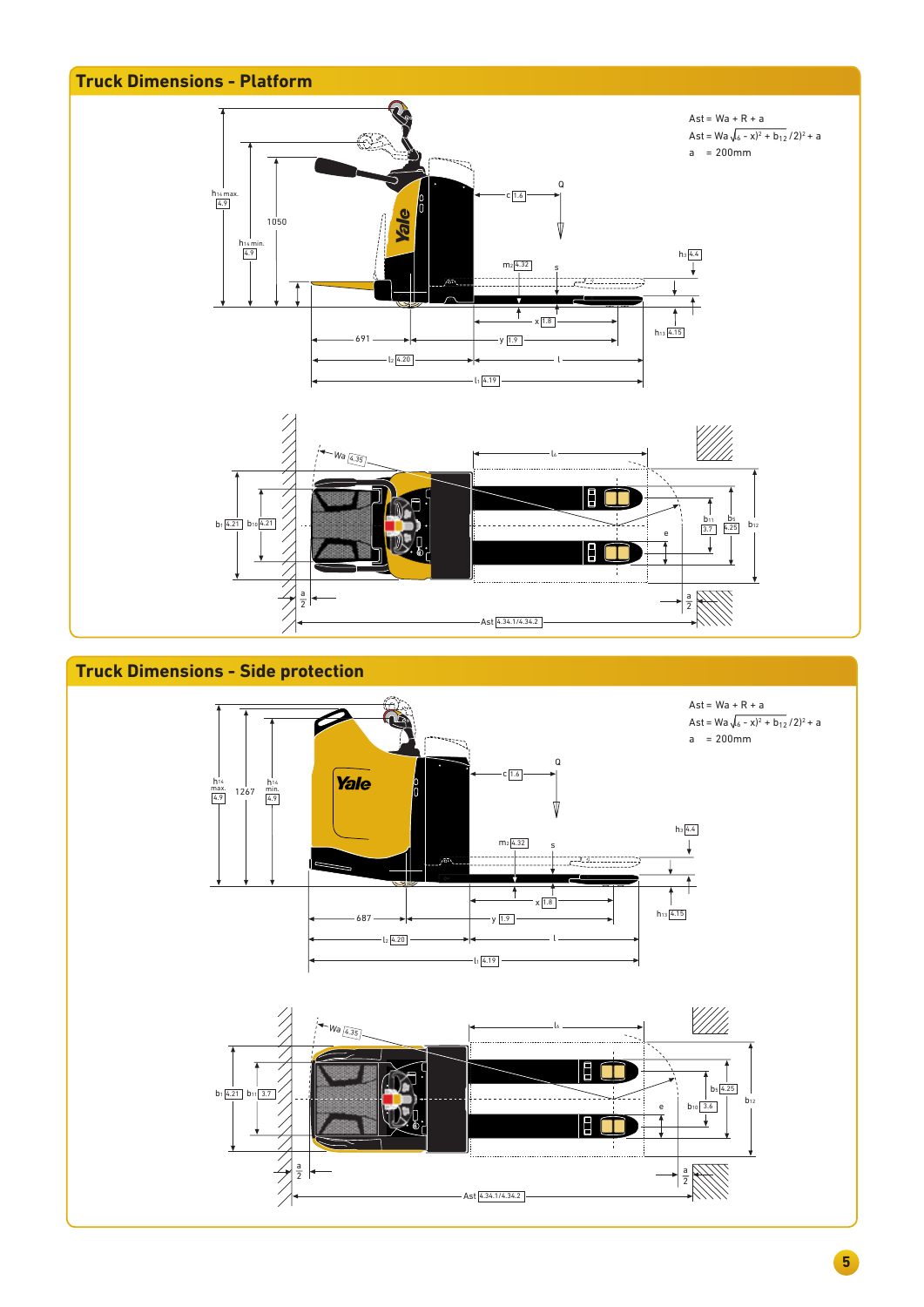|                      | <b>Battery / Forks table - Platform</b> |                          |                       |                           |                            |                           |                            |          |           |                    |      |                                |                      |                               |                                |
|----------------------|-----------------------------------------|--------------------------|-----------------------|---------------------------|----------------------------|---------------------------|----------------------------|----------|-----------|--------------------|------|--------------------------------|----------------------|-------------------------------|--------------------------------|
| <b>Battery</b><br>Ah | t<br>mm                                 | $\mathbf{x}^{(1)}$<br>mm | ${\bf y}^{(2)}$<br>mm | I <sub>1</sub> ped.<br>mm | I <sub>1</sub> plat.<br>mm | l <sub>2</sub> ped.<br>mm | l <sub>2</sub> plat.<br>mm | l6<br>mm | b12<br>mm | $\mathsf{R}$<br>mm | mm   | Wa ped. (1) Wa plat. (1)<br>mm | $\overline{a}$<br>mm | Ast ped. <sup>(1)</sup><br>mm | Ast plat. <sup>(1)</sup><br>mm |
| 200                  | 1180                                    | 938                      | 1382                  | 1810                      | 2243                       | 630                       | 1063                       | 1200     | 800       | 478                | 1595 | 2011                           | 200                  | 2273                          | 2689                           |
| 250                  | 1180                                    | 938                      | 1444                  | 1872                      | 2305                       | 692                       | 1125                       | 1200     | 800       | 478                | 1657 | 2073                           | 200                  | 2335                          | 2751                           |
| 375                  | 1180                                    | 938                      | 1516                  | 1944                      | 2377                       | 764                       | 1197                       | 1200     | 800       | 478                | 1728 | 2144                           | 200                  | 2406                          | 2822                           |
| 500                  | 1180                                    | 938                      | 1588                  | 2016                      | 2449                       | 836                       | 1269                       | 1200     | 800       | 478                | 1799 | 2215                           | 200                  | 2477                          | 2893                           |
| 200                  | 1180                                    | 938                      | 1382                  | 1810                      | 2243                       | 630                       | 1063                       | 1200     | 1000      | 564                | 1595 | 2011                           | 200                  | 2359                          | 2775                           |
| 250                  | 1180                                    | 938                      | 1444                  | 1872                      | 2305                       | 692                       | 1125                       | 1200     | 1000      | 564                | 1657 | 2073                           | 200                  | 2421                          | 2837                           |
| 375                  | 1180                                    | 938                      | 1516                  | 1944                      | 2377                       | 764                       | 1197                       | 1200     | 1000      | 564                | 1728 | 2144                           | 200                  | 2492                          | 2908                           |
| 500                  | 1180                                    | 938                      | 1588                  | 2016                      | 2449                       | 836                       | 1269                       | 1200     | 1000      | 564                | 1799 | 2215                           | 200                  | 2563                          | 2979                           |
| 250                  | 990                                     | 748                      | 1254                  | 1682                      | 2115                       | 692                       | 1125                       | 1000     | 1200      | 651                | 1470 | 1884                           | 200                  | 2321                          | 2735                           |
| 375                  | 990                                     | 748                      | 1326                  | 1682                      | 2115                       | 692                       | 1125                       | 1000     | 1200      | 651                | 1541 | 1955                           | 200                  | 2392                          | 2806                           |
| 500                  | 990                                     | 748                      | 1398                  | 1682                      | 2115                       | 692                       | 1125                       | 1000     | 1200      | 651                | 1612 | 2026                           | 200                  | 2463                          | 2877                           |
| 250                  | 1590                                    | 1348                     | 1854                  | 2282                      | 2715                       | 692                       | 1125                       | 1600     | 1200      | 651                | 2062 | 2481                           | 200                  | 2913                          | 3332                           |
| 375                  | 1590                                    | 1348                     | 1926                  | 2282                      | 2715                       | 692                       | 1125                       | 1600     | 1200      | 651                | 2133 | 2552                           | 200                  | 2984                          | 3403                           |
| 500                  | 1590                                    | 1348                     | 1998                  | 2282                      | 2715                       | 692                       | 1125                       | 1600     | 1200      | 651                | 2204 | 2623                           | 200                  | 3055                          | 3474                           |
| 250                  | 1980                                    | 1298                     | 1804                  | 2672                      | 3105                       | 692                       | 1125                       | 2000     | 1200      | 923                | 2012 | 2431                           | 200                  | 3135                          | 3554                           |
| 375                  | 1980                                    | 1298                     | 1876                  | 2672                      | 3105                       | 692                       | 1125                       | 2000     | 1200      | 923                | 2083 | 2502                           | 200                  | 3206                          | 3625                           |
| 500                  | 1980                                    | 1298                     | 1948                  | 2672                      | 3105                       | 692                       | 1125                       | 2000     | 1200      | 923                | 2154 | 2573                           | 200                  | 3277                          | 3696                           |
| 250                  | 2390                                    | 1348                     | 1854                  | 3082                      | 3515                       | 692                       | 1125                       | 2400     | 800       | 1125               | 2062 | 2481                           | 200                  | 3387                          | 3806                           |
| 375                  | 2390                                    | 1348                     | 1926                  | 3082                      | 3515                       | 692                       | 1125                       | 2400     | 800       | 1125               | 2133 | 2552                           | 200                  | 3458                          | 3877                           |
| 500                  | 2390                                    | 1348                     | 1998                  | 3082                      | 3515                       | 692                       | 1125                       | 2400     | 800       | 1125               | 2204 | 2623                           | 200                  | 3529                          | 3948                           |
| 250                  | 2390                                    | 1348                     | 1854                  | 3082                      | 3515                       | 692                       | 1125                       | 2400     | 1200      | 1211               | 2062 | 2481                           | 200                  | 3473                          | 3892                           |
| 375                  | 2390                                    | 1348                     | 1926                  | 3082                      | 3515                       | 692                       | 1125                       | 2400     | 1200      | 1211               | 2133 | 2552                           | 200                  | 3544                          | 3963                           |
| 500                  | 2390                                    | 1348                     | 1998                  | 3082                      | 3515                       | 692                       | 1125                       | 2400     | 1200      | 1211               | 2204 | 2623                           | 200                  | 3615                          | 4034                           |
| 250                  | 2390                                    | 1561                     | 2067                  | 3082                      | 3515                       | 692                       | 1125                       | 2400     | 1000      | 977                | 2273 | 2693                           | 200                  | 3450                          | 3870                           |
| 375                  | 2390                                    | 1561                     | 2139                  | 3082                      | 3515                       | 692                       | 1125                       | 2400     | 1000      | 977                | 2344 | 2764                           | 200                  | 3521                          | 3941                           |
| 500                  | 2390                                    | 1561                     | 2211                  | 3082                      | 3515                       | 692                       | 1125                       | 2400     | 1000      | 977                | 2415 | 2835                           | 200                  | 3592                          | 4012                           |
| 250                  | 2390                                    | 1775                     | 2281                  | 3082                      | 3515                       | 692                       | 1125                       | 2400     | 800       | 742                | 2485 | 2907                           | 200                  | 3427                          | 3849                           |
| 375                  | 2390                                    | 1775                     | 2353                  | 3082                      | 3515                       | 692                       | 1125                       | 2400     | 800       | 742                | 2556 | 2978                           | 200                  | 3498                          | 3920                           |
| 500                  | 2390                                    | 1775                     | 2425                  | 3082                      | 3515                       | 692                       | 1125                       | 2400     | 800       | 742                | 2627 | 3049                           | 200                  | 3569                          | 3991                           |
| 250                  | 2390                                    | 1775                     | 2281                  | 3082                      | 3515                       | 692                       | 1125                       | 2400     | 1000      | 800                | 2485 | 2907                           | 200                  | 3485                          | 3907                           |
| 375                  | 2390                                    | 1775                     | 2353                  | 3154                      | 3587                       | 764                       | 1197                       | 2400     | 1000      | 800                | 2556 | 2978                           | 200                  | 3556                          | 3978                           |
| 500                  | 2390                                    | 1775                     | 2425                  | 3226                      | 3659                       | 836                       | 1269                       | 2400     | 1000      | 800                | 2627 | 3049                           | 200                  | 3627                          | 4049                           |
| 250                  | 2390                                    | 1775                     | 2281                  | 3082                      | 3515                       | 692                       | 1125                       | 2400     | 1200      | 866                | 2485 | 2907                           | 200                  | 3551                          | 3973                           |
| 375                  | 2390                                    | 1775                     | 2353                  | 3154                      | 3587                       | 764                       | 1197                       | 2400     | 1200      | 866                | 2556 | 2978                           | 200                  | 3622                          | 4044                           |
| 500                  | 2390                                    | 1775                     | 2425                  | 3226                      | 3659                       | 836                       | 1269                       | 2400     | 1200      | 866                | 2627 | 3049                           | 200                  | 3693                          | 4115                           |
| 250                  | 2390                                    | 2148                     | 2654                  | 3082                      | 3515                       | 692                       | 1125                       | 2400     | 800       | 473                | 2856 | 3279                           | 200                  | 3529                          | 3952                           |
| 375                  | 2390                                    | 2148                     | 2726                  | 3082                      | 3515                       | 692                       | 1125                       | 2400     | 800       | 473                | 2927 | 3350                           | 200                  | 3600                          | 4023                           |
| 500                  | 2390                                    | 2148                     | 2798                  | 3082                      | 3515                       | 692                       | 1125                       | 2400     | 800       | 473                | 2998 | 3421                           | 200                  | 3671                          | 4094                           |
| 250                  | 2390                                    | 2148                     | 2654                  | 3082                      | 3515                       | 692                       | 1125                       | 2400     | 1000      | 560                | 2856 | 3279                           | 200                  | 3616                          | 4039                           |
| 375                  | 2390                                    | 2148                     | 2726                  | 3154                      | 3587                       | 764                       | 1197                       | 2400     | 1000      | 560                | 2927 | 3350                           | 200                  | 3687                          | 4110                           |
| 500                  | 2390                                    | 2148                     | 2798                  | 3226                      | 3659                       | 836                       | 1269                       | 2400     | 1000      | 560                | 2998 | 3421                           | 200                  | 3758                          | 4181                           |
| 250                  | 2390                                    | 2148                     | 2654                  | 3082                      | 3515                       | 692                       | 1125                       | 2400     | 1200      | 651                | 2856 | 3279                           | 200                  | 3707                          | 4130                           |
| 375                  | 2390                                    | 2148                     | 2726                  | 3154                      | 3587                       | 764                       | 1197                       | 2400     | 1200      | 651                | 2927 | 3350                           | 200                  | 3778                          | 4201                           |
| 500                  | 2390                                    | 2148                     | 2798                  | 3226                      | 3659                       | 836                       | 1269                       | 2400     | 1200      | 651                | 2998 | 3421                           | 200                  | 3849                          | 4272                           |
| 250                  | 2850                                    | 2275                     | 2781                  | 3542                      | 3975                       | 692                       | 1125                       | 3000     | 1200      | 941                | 2982 | 3405                           | 200                  | 4123                          | 4546                           |
| 375                  | 2850                                    | 2275                     | 2853                  | 3542                      | 3975                       | 692                       | 1125                       | 3000     | 1200      | 941                | 3053 | 3476                           | 200                  | 4194                          | 4617                           |
| 500                  | 2850                                    | 2275                     | 2925                  | 3542                      | 3975                       | 692                       | 1125                       | 3000     | 1200      | 941                | 3124 | 3547                           | 200                  | 4265                          | 4688                           |

 $(1)$  With stand-on version +439mm.  $(2)$  All weights are: forks + tie rods.

|                      | <b>Battery / Forks table - Rear Protection</b> |                          |                                                                         |                           |                            |                           |                            |          |                       |         |           |                                |         |                               |                                |
|----------------------|------------------------------------------------|--------------------------|-------------------------------------------------------------------------|---------------------------|----------------------------|---------------------------|----------------------------|----------|-----------------------|---------|-----------|--------------------------------|---------|-------------------------------|--------------------------------|
| <b>Battery</b><br>Ah | mm                                             | $\mathbf{x}^{(1)}$<br>mm | ${\bf y}^{(2)}$<br>mm                                                   | l <sub>1</sub> ped.<br>mm | I <sub>1</sub> plat.<br>mm | l <sub>2</sub> ped.<br>mm | l <sub>2</sub> plat.<br>mm | l6<br>mm | b <sub>12</sub><br>mm | R<br>mm | mm        | Wa ped. (1) Wa plat. (1)<br>mm | a<br>mm | Ast ped. <sup>(1)</sup><br>mm | Ast plat. <sup>(1)</sup><br>mm |
| 375                  | 1180                                           | 938                      | 1516                                                                    | <b>NA</b>                 | 2476                       | <b>NA</b>                 | 1296                       | 1200     | 800                   | 478     | <b>NA</b> | 2234                           | 200     | <b>NA</b>                     | 2912                           |
| 500                  | 1180                                           | 938                      | 1588                                                                    | <b>NA</b>                 | 2476                       | <b>NA</b>                 | 1296                       | 1200     | 800                   | 478     | <b>NA</b> | 2306                           | 200     | <b>NA</b>                     | 2984                           |
| 375                  | 1180                                           | 938                      | 1516                                                                    | <b>NA</b>                 | 2476                       | <b>NA</b>                 | 1296                       | 1200     | 1000                  | 564     | <b>NA</b> | 2234                           | 200     | <b>NA</b>                     | 2998                           |
| 500                  | 1180                                           | 938                      | 1588                                                                    | <b>NA</b>                 | 2548                       | <b>NA</b>                 | 1368                       | 1200     | 1000                  | 564     | <b>NA</b> | 2306                           | 200     | <b>NA</b>                     | 3070                           |
| 375                  | 990                                            | 748                      | 1326                                                                    | <b>NA</b>                 | 2286                       | <b>NA</b>                 | 1296                       | 1000     | 1200                  | 651     | <b>NA</b> | 2044                           | 200     | <b>NA</b>                     | 2895                           |
| 500                  | 990                                            | 748                      | 1398                                                                    | <b>NA</b>                 | 2286                       | <b>NA</b>                 | 1296                       | 1000     | 1200                  | 651     | <b>NA</b> | 2116                           | 200     | <b>NA</b>                     | 2967                           |
| 375                  | 1590                                           | 1348                     | 1926                                                                    | <b>NA</b>                 | 2886                       | <b>NA</b>                 | 1296                       | 1600     | 1200                  | 651     | <b>NA</b> | 2644                           | 200     | <b>NA</b>                     | 3495                           |
| 500                  | 1590                                           | 1348                     | 1998                                                                    | <b>NA</b>                 | 2886                       | <b>NA</b>                 | 1296                       | 1600     | 1200                  | 651     | <b>NA</b> | 2716                           | 200     | <b>NA</b>                     | 3567                           |
| 375                  | 1980                                           | 1298                     | 1876                                                                    | <b>NA</b>                 | 3276                       | <b>NA</b>                 | 1296                       | 2000     | 1200                  | 923     | <b>NA</b> | 2594                           | 200     | <b>NA</b>                     | 3717                           |
| 500                  | 1980                                           | 1298                     | 1948                                                                    | <b>NA</b>                 | 3276                       | <b>NA</b>                 | 1296                       | 2000     | 1200                  | 923     | <b>NA</b> | 2666                           | 200     | <b>NA</b>                     | 3789                           |
| 375                  | 2390                                           | 1348                     | 1926                                                                    | <b>NA</b>                 | 3686                       | <b>NA</b>                 | 1296                       | 2400     | 800                   | 1125    | <b>NA</b> | 2644                           | 200     | <b>NA</b>                     | 3969                           |
| 500                  | 2390                                           | 1348                     | 1998                                                                    | <b>NA</b>                 | 3686                       | <b>NA</b>                 | 1296                       | 2400     | 800                   | 1125    | <b>NA</b> | 2716                           | 200     | <b>NA</b>                     | 4041                           |
| 375                  | 2390                                           | 1348                     | 1926                                                                    | <b>NA</b>                 | 3686                       | <b>NA</b>                 | 1296                       | 2400     | 1200                  | 1211    | <b>NA</b> | 2644                           | 200     | <b>NA</b>                     | 4055                           |
| 500                  | 2390                                           | 1348                     | 1998                                                                    | <b>NA</b>                 | 3758                       | <b>NA</b>                 | 1368                       | 2400     | 1200                  | 1211    | <b>NA</b> | 2716                           | 200     | <b>NA</b>                     | 4127                           |
| 375                  | 2390                                           | 1561                     | 2139                                                                    | <b>NA</b>                 | 3686                       | <b>NA</b>                 | 1296                       | 2400     | 1000                  | 977     | <b>NA</b> | 2857                           | 200     | <b>NA</b>                     | 4034                           |
| 500                  | 2390                                           | 1561                     | 2211                                                                    | <b>NA</b>                 | 3686                       | <b>NA</b>                 | 1296                       | 2400     | 1000                  | 977     | <b>NA</b> | 2929                           | 200     | <b>NA</b>                     | 4106                           |
| 375                  | 2390                                           | 1775                     | 2353                                                                    | <b>NA</b>                 | 3686                       | <b>NA</b>                 | 1296                       | 2400     | 800                   | 742     | <b>NA</b> | 3071                           | 200     | <b>NA</b>                     | 4013                           |
| 500                  | 2390                                           | 1775                     | 2425                                                                    | <b>NA</b>                 | 3686                       | <b>NA</b>                 | 1296                       | 2400     | 800                   | 742     | <b>NA</b> | 3143                           | 200     | <b>NA</b>                     | 4085                           |
| 375                  | 2390                                           | 1775                     | 2353                                                                    | <b>NA</b>                 | 3686                       | <b>NA</b>                 | 1296                       | 2400     | 1000                  | 800     | <b>NA</b> | 3071                           | 200     | <b>NA</b>                     | 4071                           |
| 500                  | 2390                                           | 1775                     | 2425                                                                    | <b>NA</b>                 | 3758                       | <b>NA</b>                 | 1368                       | 2400     | 1000                  | 800     | <b>NA</b> | 3143                           | 200     | <b>NA</b>                     | 4143                           |
| 375                  | 2390                                           | 1775                     | 2353                                                                    | <b>NA</b>                 | 3686                       | <b>NA</b>                 | 1296                       | 2400     | 1200                  | 866     | <b>NA</b> | 3071                           | 200     | <b>NA</b>                     | 4137                           |
| 500                  | 2390                                           | 1775                     | 2425                                                                    | <b>NA</b>                 | 3758                       | <b>NA</b>                 | 1368                       | 2400     | 1200                  | 866     | <b>NA</b> | 3143                           | 200     | <b>NA</b>                     | 4209                           |
| 375                  | 2390                                           | 2148                     | 2726                                                                    | <b>NA</b>                 | 3686                       | <b>NA</b>                 | 1296                       | 2400     | 800                   | 473     | <b>NA</b> | 3444                           | 200     | <b>NA</b>                     | 4117                           |
| 500                  | 2390                                           | 2148                     | 2798                                                                    | <b>NA</b>                 | 3686                       | <b>NA</b>                 | 1296                       | 2400     | 800                   | 473     | <b>NA</b> | 3516                           | 200     | <b>NA</b>                     | 4189                           |
| 375                  | 2390                                           | 2148                     | 2726                                                                    | <b>NA</b>                 | 3686                       | <b>NA</b>                 | 1296                       | 2400     | 1000                  | 560     | <b>NA</b> | 3444                           | 200     | <b>NA</b>                     | 4204                           |
| 500                  | 2390                                           | 2148                     | 2798                                                                    | <b>NA</b>                 | 3758                       | <b>NA</b>                 | 1368                       | 2400     | 1000                  | 560     | <b>NA</b> | 3516                           | 200     | <b>NA</b>                     | 4276                           |
| 375                  | 2390                                           | 2148                     | 2726                                                                    | <b>NA</b>                 | 3686                       | <b>NA</b>                 | 1296                       | 2400     | 1200                  | 651     | <b>NA</b> | 3444                           | 200     | <b>NA</b>                     | 4295                           |
| 500                  | 2390                                           | 2148                     | 2798                                                                    | <b>NA</b>                 | 3758                       | <b>NA</b>                 | 1368                       | 2400     | 1200                  | 651     | <b>NA</b> | 3516                           | 200     | <b>NA</b>                     | 4367                           |
| 375                  | 2850                                           | 2275                     | 2853                                                                    | <b>NA</b>                 | 4146                       | <b>NA</b>                 | 1296                       | 3000     | 1200                  | 941     | <b>NA</b> | 3571                           | 200     | <b>NA</b>                     | 4712                           |
| 500                  | 2850                                           | 2275                     | 2925                                                                    | <b>NA</b>                 | 4146                       | <b>NA</b>                 | 1296                       | 3000     | 1200                  | 941     | <b>NA</b> | 3643                           | 200     | <b>NA</b>                     | 4784                           |
| (1)                  |                                                |                          | With stand-on version $+439$ mm. (2) All weights are: forks + tie rods. |                           |                            |                           |                            |          |                       |         |           |                                |         |                               |                                |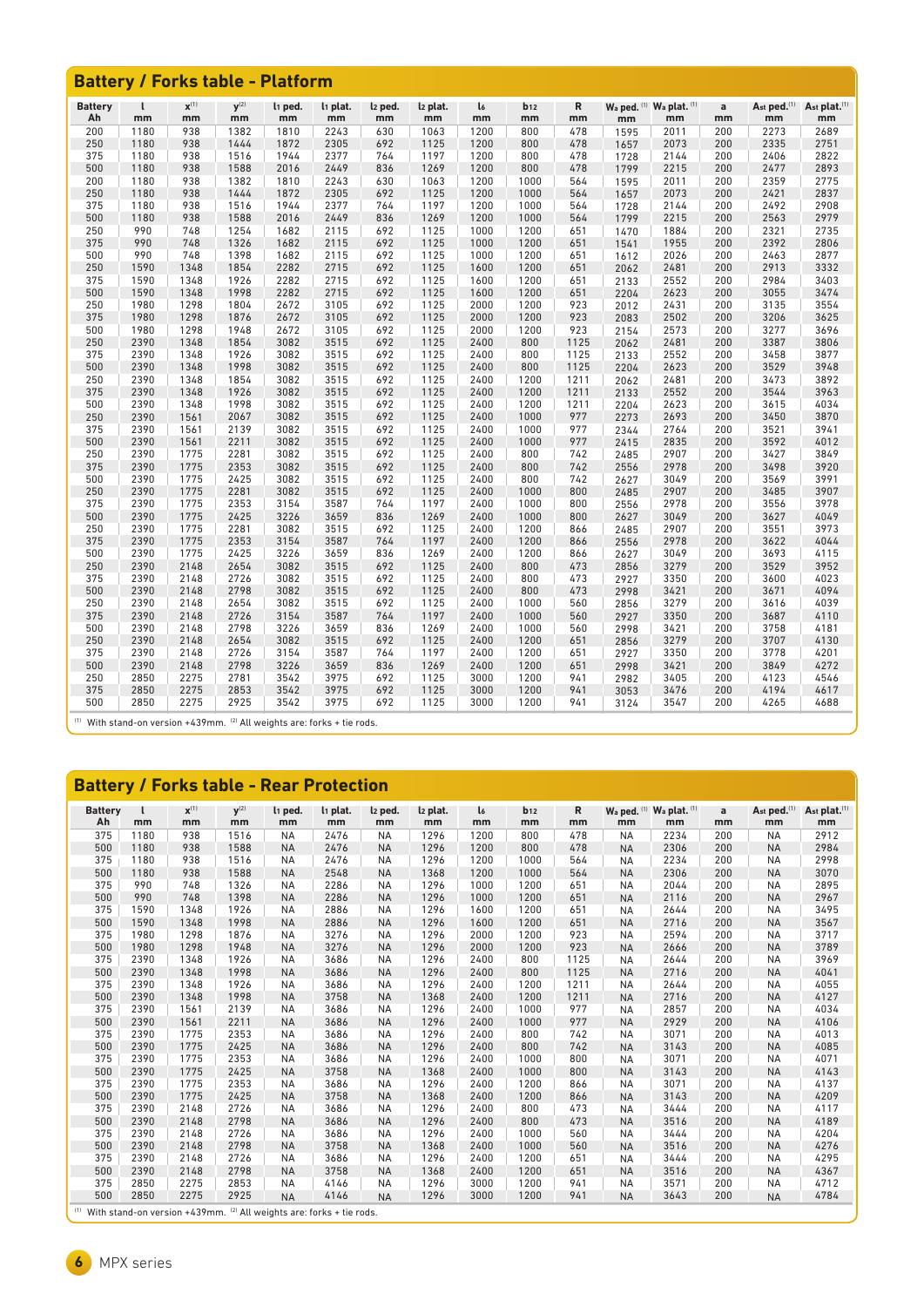|                      | <b>Battery / Forks table - Side Protection</b> |                                                                            |                       |                           |                            |                           |                            |          |                       |         |           |                                |                    |                               |                                |
|----------------------|------------------------------------------------|----------------------------------------------------------------------------|-----------------------|---------------------------|----------------------------|---------------------------|----------------------------|----------|-----------------------|---------|-----------|--------------------------------|--------------------|-------------------------------|--------------------------------|
| <b>Battery</b><br>Ah | $\mathbf{L}$<br>mm                             | $\mathbf{x}^{(1)}$<br>mm                                                   | ${\bf y}^{(2)}$<br>mm | I <sub>1</sub> ped.<br>mm | I <sub>1</sub> plat.<br>mm | l <sub>2</sub> ped.<br>mm | l <sub>2</sub> plat.<br>mm | l6<br>mm | b <sub>12</sub><br>mm | R<br>mm | mm        | Wa ped. (1) Wa plat. (1)<br>mm | $\mathsf{a}$<br>mm | Ast ped. <sup>(1)</sup><br>mm | Ast plat. <sup>(1)</sup><br>mm |
| 375                  | 1180                                           | 938                                                                        | 1516                  | 2378                      | <b>NA</b>                  | <b>NA</b>                 | 1198                       | 1200     | 800                   | 478     | <b>NA</b> | 2138                           | 200                | <b>NA</b>                     | 2816                           |
| 500                  | 1180                                           | 938                                                                        | 1588                  | 2378                      | <b>NA</b>                  | <b>NA</b>                 | 1198                       | 1200     | 800                   | 478     | <b>NA</b> | 2210                           | 200                | <b>NA</b>                     | 2888                           |
| 375                  | 1180                                           | 938                                                                        | 1516                  | 2378                      | <b>NA</b>                  | <b>NA</b>                 | 1198                       | 1200     | 1000                  | 564     | <b>NA</b> | 2138                           | 200                | <b>NA</b>                     | 2902                           |
| 500                  | 1180                                           | 938                                                                        | 1588                  | 2450                      | <b>NA</b>                  | <b>NA</b>                 | 1270                       | 1200     | 1000                  | 564     | <b>NA</b> | 2210                           | 200                | <b>NA</b>                     | 2974                           |
| 375                  | 990                                            | 748                                                                        | 1326                  | 2188                      | <b>NA</b>                  | <b>NA</b>                 | 1198                       | 1200     | 1200                  | 651     | <b>NA</b> | 1949                           | 200                | <b>NA</b>                     | 2800                           |
| 500                  | 990                                            | 748                                                                        | 1398                  | 2188                      | <b>NA</b>                  | <b>NA</b>                 | 1198                       | 1200     | 1200                  | 651     | <b>NA</b> | 2021                           | 200                | <b>NA</b>                     | 2872                           |
| 375                  | 1590                                           | 1348                                                                       | 1926                  | 2788                      | <b>NA</b>                  | <b>NA</b>                 | 1198                       | 1200     | 1200                  | 651     | <b>NA</b> | 2546                           | 200                | <b>NA</b>                     | 3397                           |
| 500                  | 1590                                           | 1348                                                                       | 1998                  | 2788                      | <b>NA</b>                  | <b>NA</b>                 | 1198                       | 1200     | 1200                  | 651     | <b>NA</b> | 2618                           | 200                | <b>NA</b>                     | 3469                           |
| 375                  | 1980                                           | 1298                                                                       | 1876                  | 3178                      | <b>NA</b>                  | <b>NA</b>                 | 1198                       | 1000     | 1200                  | 923     | <b>NA</b> | 2496                           | 200                | <b>NA</b>                     | 3619                           |
| 500                  | 1980                                           | 1298                                                                       | 1948                  | 3178                      | <b>NA</b>                  | <b>NA</b>                 | 1198                       | 1000     | 1200                  | 923     | <b>NA</b> | 2568                           | 200                | <b>NA</b>                     | 3691                           |
| 375                  | 2390                                           | 1348                                                                       | 1926                  | 3588                      | <b>NA</b>                  | <b>NA</b>                 | 1198                       | 1000     | 800                   | 1125    | <b>NA</b> | 2546                           | 200                | <b>NA</b>                     | 3871                           |
| 500                  | 2390                                           | 1348                                                                       | 1998                  | 3588                      | <b>NA</b>                  | <b>NA</b>                 | 1198                       | 1600     | 800                   | 1125    | <b>NA</b> | 2618                           | 200                | <b>NA</b>                     | 3943                           |
| 375                  | 2390                                           | 1348                                                                       | 1926                  | 3588                      | <b>NA</b>                  | <b>NA</b>                 | 1198                       | 1600     | 1200                  | 1211    | <b>NA</b> | 2546                           | 200                | <b>NA</b>                     | 3957                           |
| 500                  | 2390                                           | 1348                                                                       | 1998                  | 3660                      | <b>NA</b>                  | <b>NA</b>                 | 1270                       | 1600     | 1200                  | 1211    | <b>NA</b> | 2618                           | 200                | <b>NA</b>                     | 4029                           |
| 375                  | 2390                                           | 1561                                                                       | 2139                  | 3588                      | <b>NA</b>                  | <b>NA</b>                 | 1198                       | 2000     | 1000                  | 977     | <b>NA</b> | 2759                           | 200                | <b>NA</b>                     | 3936                           |
| 500                  | 2390                                           | 1561                                                                       | 2211                  | 3588                      | <b>NA</b>                  | <b>NA</b>                 | 1198                       | 2000     | 1000                  | 977     | <b>NA</b> | 2831                           | 200                | <b>NA</b>                     | 4008                           |
| 375                  | 2390                                           | 1775                                                                       | 2353                  | 3588                      | <b>NA</b>                  | <b>NA</b>                 | 1198                       | 2000     | 800                   | 742     | <b>NA</b> | 2973                           | 200                | <b>NA</b>                     | 3915                           |
| 500                  | 2390                                           | 1775                                                                       | 2425                  | 3588                      | <b>NA</b>                  | <b>NA</b>                 | 1198                       | 2400     | 800                   | 742     | <b>NA</b> | 3045                           | 200                | <b>NA</b>                     | 3987                           |
| 375                  | 2390                                           | 1775                                                                       | 2353                  | 3588                      | <b>NA</b>                  | <b>NA</b>                 | 1198                       | 2400     | 1000                  | 800     | <b>NA</b> | 2973                           | 200                | <b>NA</b>                     | 3973                           |
| 500                  | 2390                                           | 1775                                                                       | 2425                  | 3660                      | <b>NA</b>                  | <b>NA</b>                 | 1270                       | 2400     | 1000                  | 800     | <b>NA</b> | 3045                           | 200                | <b>NA</b>                     | 4045                           |
| 375                  | 2390                                           | 1775                                                                       | 2353                  | 3588                      | <b>NA</b>                  | <b>NA</b>                 | 1198                       | 2400     | 1200                  | 866     | <b>NA</b> | 2973                           | 200                | <b>NA</b>                     | 4039                           |
| 500                  | 2390                                           | 1775                                                                       | 2425                  | 3660                      | <b>NA</b>                  | <b>NA</b>                 | 1270                       | 2400     | 1200                  | 866     | <b>NA</b> | 3045                           | 200                | <b>NA</b>                     | 4111                           |
| 375                  | 2390                                           | 2148                                                                       | 2726                  | 3588                      | <b>NA</b>                  | <b>NA</b>                 | 1198                       | 2400     | 800                   | 473     | <b>NA</b> | 3346                           | 200                | <b>NA</b>                     | 4019                           |
| 500                  | 2390                                           | 2148                                                                       | 2798                  | 3588                      | <b>NA</b>                  | <b>NA</b>                 | 1198                       | 2400     | 800                   | 473     | <b>NA</b> | 3418                           | 200                | <b>NA</b>                     | 4091                           |
| 375                  | 2390                                           | 2148                                                                       | 2726                  | 3588                      | <b>NA</b>                  | <b>NA</b>                 | 1198                       | 2400     | 1000                  | 560     | <b>NA</b> | 3346                           | 200                | <b>NA</b>                     | 4106                           |
| 500                  | 2390                                           | 2148                                                                       | 2798                  | 3660                      | <b>NA</b>                  | <b>NA</b>                 | 1270                       | 2400     | 1000                  | 560     | <b>NA</b> | 3418                           | 200                | <b>NA</b>                     | 4178                           |
| 375                  | 2390                                           | 2148                                                                       | 2726                  | 3588                      | <b>NA</b>                  | <b>NA</b>                 | 1198                       | 2400     | 1200                  | 651     | <b>NA</b> | 3346                           | 200                | <b>NA</b>                     | 4197                           |
| 500                  | 2390                                           | 2148                                                                       | 2798                  | 3660                      | <b>NA</b>                  | <b>NA</b>                 | 1270                       | 2400     | 1200                  | 651     | <b>NA</b> | 3418                           | 200                | <b>NA</b>                     | 4269                           |
| 375                  | 2850                                           | 2275                                                                       | 2853                  | 4048                      | <b>NA</b>                  | <b>NA</b>                 | 1198                       | 2400     | 1200                  | 941     | <b>NA</b> | 3473                           | 200                | <b>NA</b>                     | 4614                           |
| 500                  | 2850                                           | 2275                                                                       | 2925                  | 4048                      | <b>NA</b>                  | <b>NA</b>                 | 1198                       | 2400     | 1200                  | 941     | <b>NA</b> | 3545                           | 200                | <b>NA</b>                     | 4686                           |
|                      |                                                | (1) With stand-on version +439mm. $(2)$ All weights are: forks + tie rods. |                       |                           |                            |                           |                            |          |                       |         |           |                                |                    |                               |                                |

# **Truck Dimensions - Back protection**



 $-Ast$  4.34.1/4.34.2